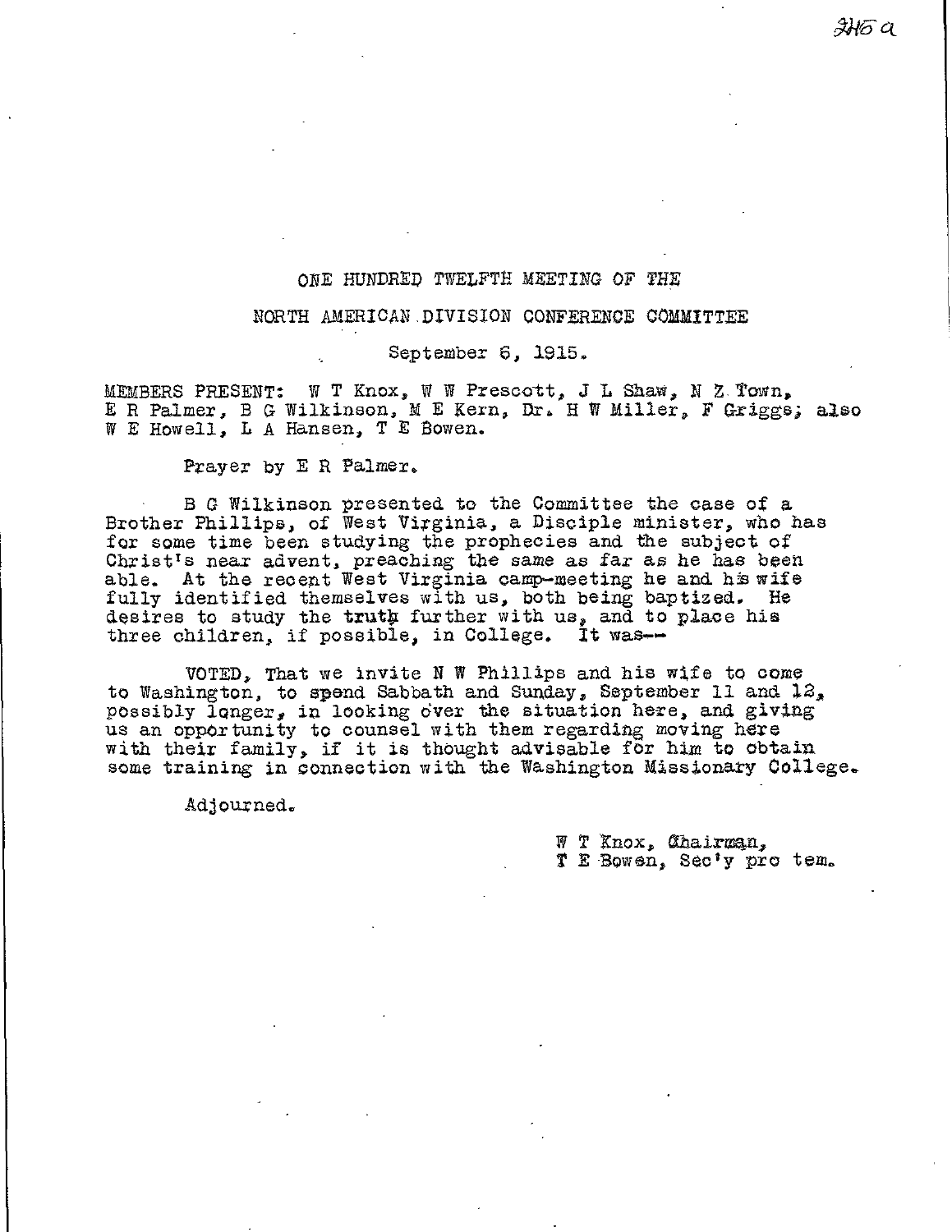### ONE HUNDRED THIRTEENTH MEETING

# NORTH AMERICAN DIVISION CONFERENCE COMMITTEE

Takoma Park, D. C., Sept. 9, 1915.

MEMBERS PRESENT: W T Knox, 5 G Wilkinson, W W Prescott, M E Kern, G B Thompson, F Griggs, J L Shaw; also, A G Daniells, L A Hansen, N Z Town, and E R Palmer.

Prayer by M E Kern.

# PANAMA-PACIFIC EXPOSITION:

Č

Correspondence having been received questioning the advisability of holding the Convention planned at San Francisco in connection with the Panama-Pacific Exposition, November 29-30, the natter was given consideration. The members present seemed to feel that there was some doubt as to the advisability of this Convention being profitable, under all the circumstances, and doubted it being an advantage to our work. After consideration it was,

VOTED, That while expressing our appreciation to the Exposition Management for their kind invitation to hold a Convention at the time of the Exposition, that we do not deem it wise to accept the invitation, and that all actions previously taken, authorizing the holding of a Convention in San Francisco at the Panana-Pacific Exposition, November 29-30, be rescinded, and that the Convention be not held, and that the Secretary be instructed to notify all persons concerned in reference to this action.

Adjourned. A G Daniells, Chairman pro tem; G B Thompson, Sec/y.

46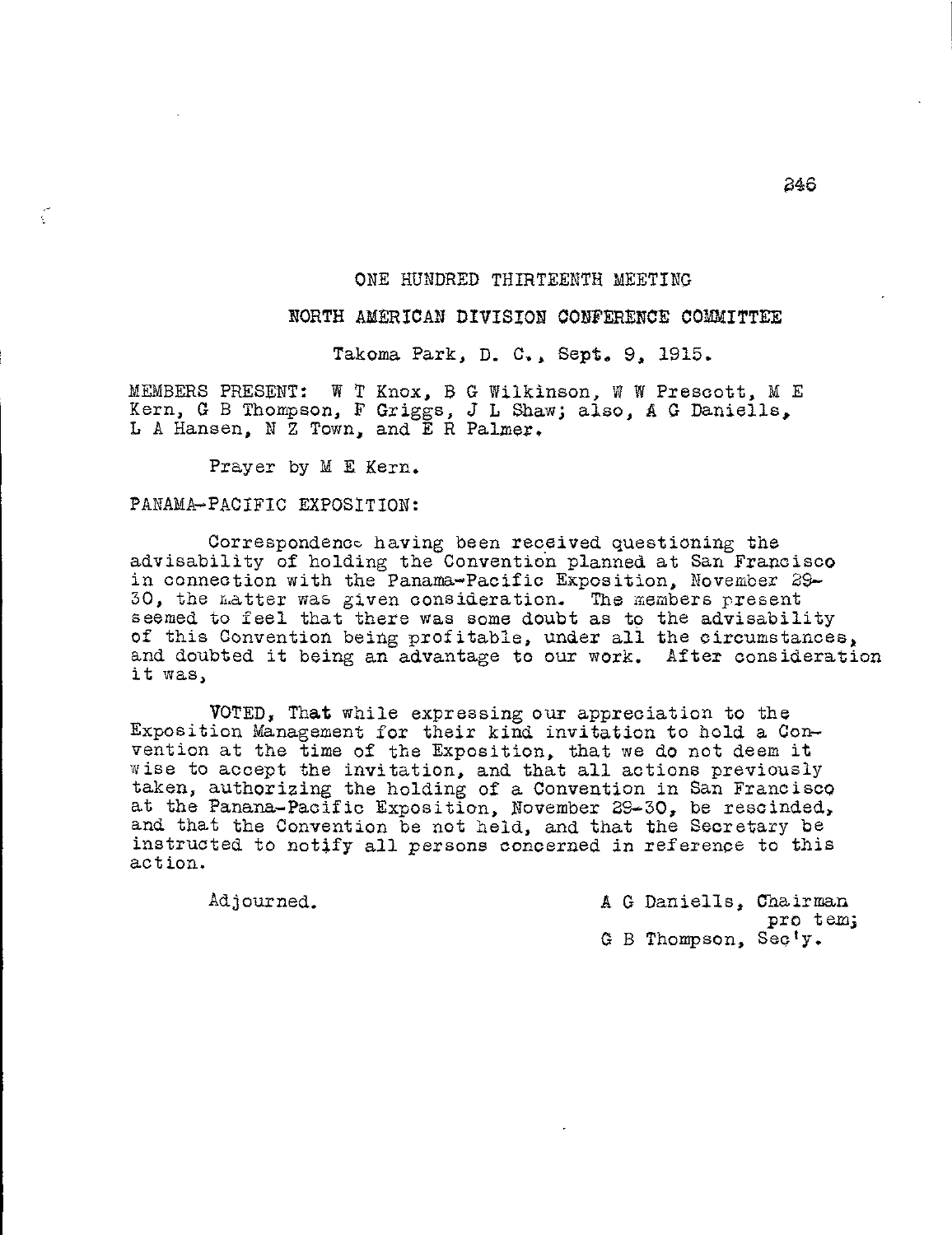#### ONE HUNDRED FOURTEENTH MEETING

### NORTH AMERICAN DIVISION CONFERENCE COMMITTEE

## September 16, 1915.

MEMBERS PRESENT: I H Evans, W T Knox, F Griggs, B G Wilkinson, G B Thompson, M E Kern; also, J L Shaw, F M Wilcox, and W E Howell,

REV. NORMAN PHILLIPS:

ý.

 $\epsilon$ 

Counsel was asked in reference to the future of the Rev. Norman Phillips, a minister of the Christian church, who, with his family, has recently embraced the truth, and has been visiting Takoma Park by invitation of the Columbia Union and Division Committees. After careful consideration it was,—

VOTED, That we advise the West Virginia Conference to set Brother Phillips to work under the direction of as experienced a minister as possible, and that the Division Conference give consideration so subsidizing the West Virginia Conference for a time for such an amount as may be necessary to enable them to carry him on the pay roll.

WALTON C JOHN; EDUCATIONAL DEPARTMENT:

The Department of Education presented the need of additional help in bringing out manuals and other special work which the Department has been asked to prepare.

VOTED, That we invite Professor Walton C John to connect with the Educational Department for a time, with the understanding that he give regular and full time to the work.

VOTED, That the wage of Professor Walton C John, be \$15,00 per week,

PACING CARROLL AVENUE:

A portion of Carroll Avenue near the Sanitarium and College being in need of repairs caused by recent storms, it was--

VOTED, That we advise the College Board, through its officers, to join in a petition for the paving of Carroll Avenue from the Sligo Bridge to Flower Avenue. Adjourned.

I H Evans, Chairman,

G B Thompson, Secretary.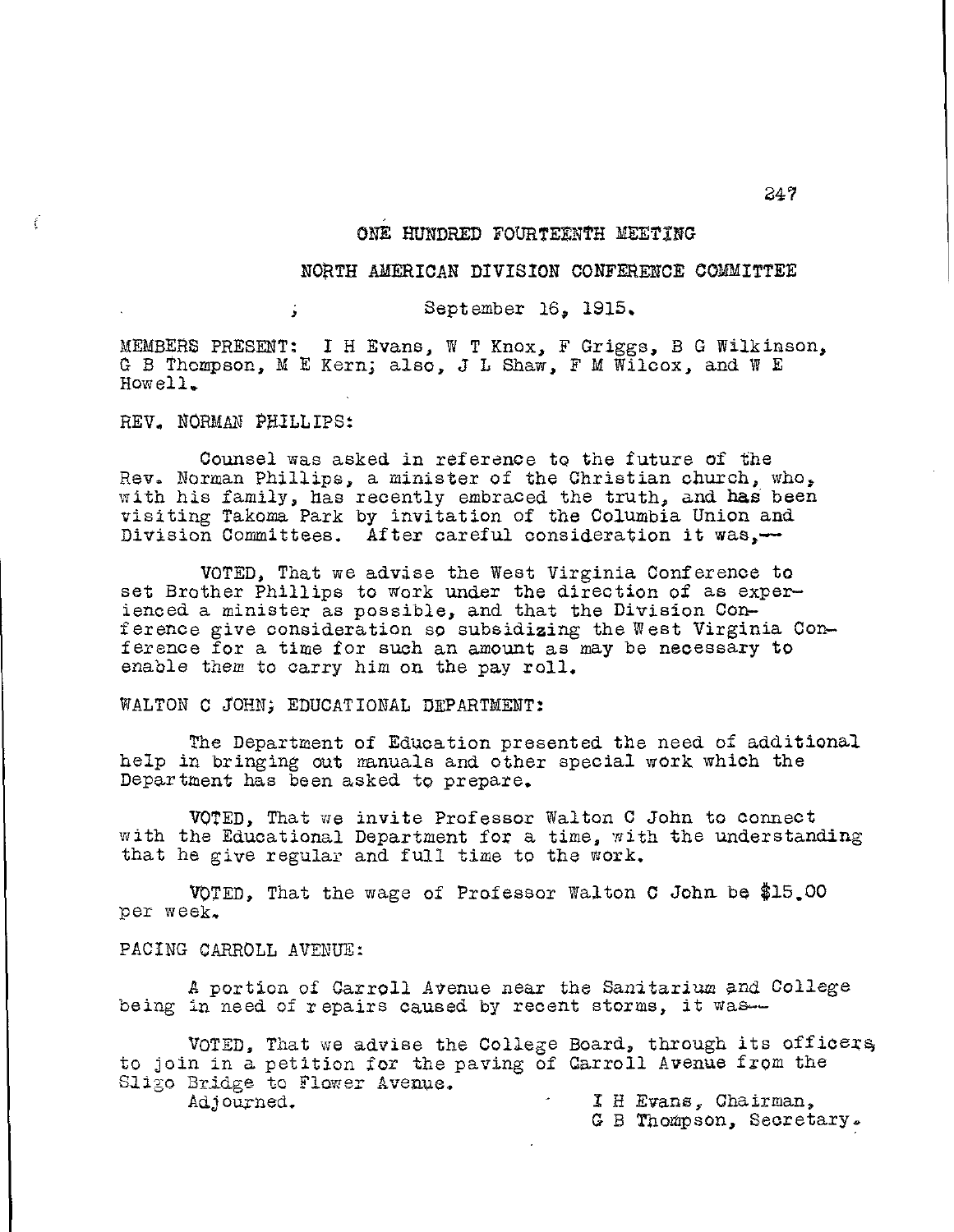# ONE HUNDRED FIFTEENTH MEETING OF THE

# NORTH AMERICAN DIVISION CONFERENCE COMMITTEE

September 20, 1915.

MEMBERS PRESENT: I H Evans, W T Knox, W W Prescott,C S Longacre, W W Eastman, M E Kern, F Griggs, G B Thompson, F W Paap, Mrs. L Flora Plummer; also, A G Daniells, W A Spicer, F M Wilcox, T E Bowen, W L Burgan, Miss E M Graham, L A Hansen, T E Bowen, E R Palmer, J L Shaw, W E Howell.

Prayer by F M Wilcox.

#### FLORIDA CAMP-MEETING:

Č.

Urgent requests having been received for additional help to attend the Florida camp-meeting, it was

VOTED, That W W Eastman be invited to attend the Florida Camp-meeting.

#### ATTENDANCE COUNCIL:

Consideration was given to some requests and questions which had been presented in reference to attendance at the coming Autumn Council. After giving the matter some study, it was

VOTED, That the Chair appoint a Committee of five to study the purposes of the coming Council, and make recommendations in reference to whether or not further invitations should be extended.

The Chair announced as this Committee: W T Knox, A G Danielle, W A Spicer, G B Thompson, and W W Eastman.

Adjourned.

I H Evans, Chairman, G B Thompson, Secretary.

248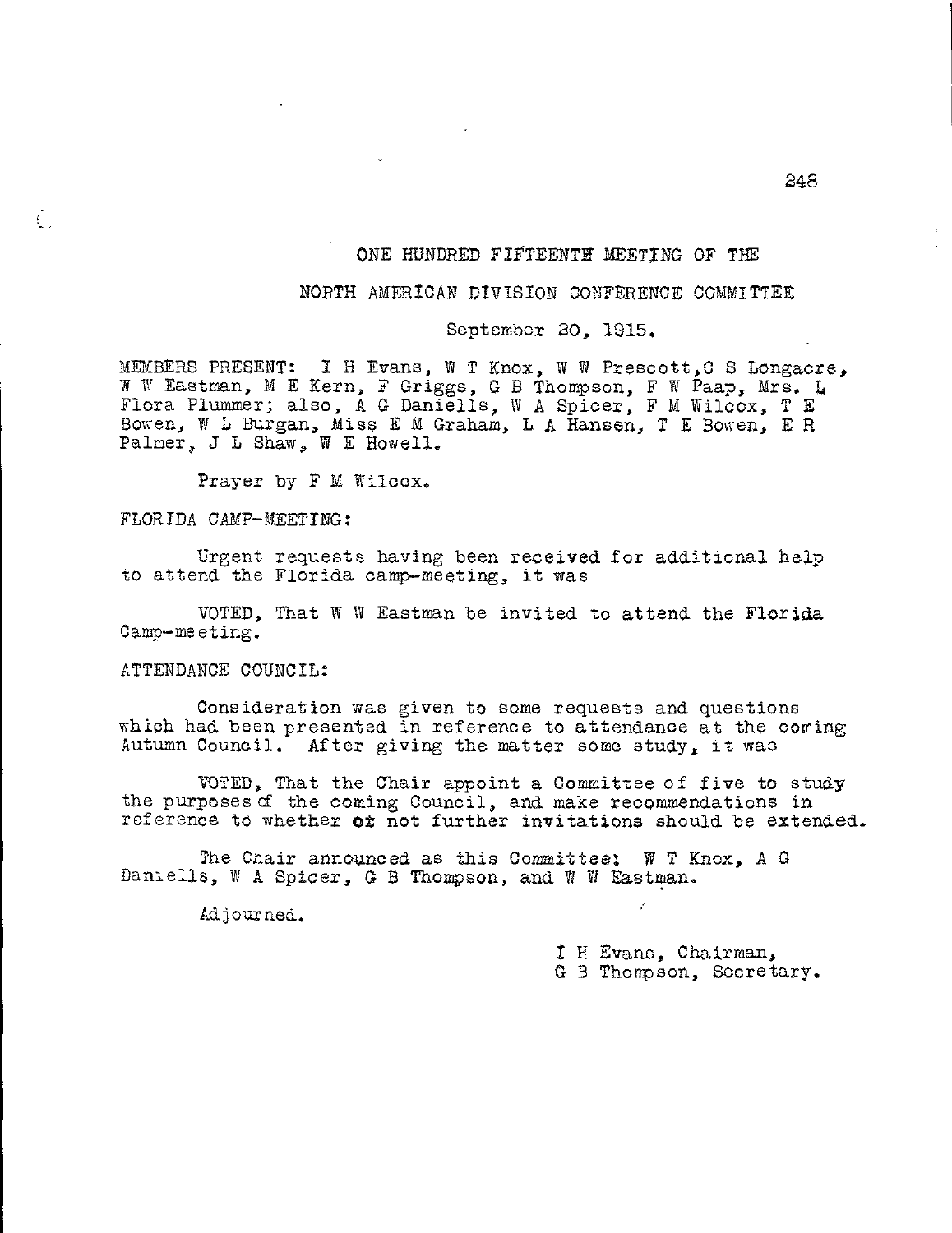### ONE HUNDRED SIXTEENTH MEETING

#### NORTH AMERICAN DIVISION CONFERENCE COMMITTEE

September 21, 1915.

MEMBERS PRESENT: I H Evans, W T Knox, B G Thompson, W W Eastman, 0 S Longacre, F W Paap, M E Kern, B G Wilkinson, W W Prescott, Mrs. L Flora Plummer; also A G Daniells, N Z Town, E R Palmer, L A Hansen, F M Wilcox, and J L Shaw.

Prayer by M E Kern and I H Evans.

### ATTENDANCE COUNCIL:

The Committee appointed to study the work of the Autumn Council, review previous actions in reference to attendance, and make further recommendations, reported as follows:-

In view of the varied and perplexing problems which confront the Publishing Department,

WE RECOMMEND, (1) That an invitation to attend the Council be extended to the Union Conference General Agents and to the Book and Branch managers of the Pacific Press, Review and Herald, and Southern Publishing Houses, and the matter of attendance be left optional with the Union Conference Committees and the managing Boards of the Publishing Houses respectively.

(2) That the Secretary of the Publishing Department be authorized to arrange for a meeting of these persons a few days previous to the Council, at such place as may seem best, to give careful study to the probems of the Publishing work, and prepare such recommendations and items of business as in their judgment may appear necessary to present to the Council for consideration.

# HELP INDIANAPOLIS:

A request having been made for the labors of Brother K C Russell to connect with the work in the city of Indianapolis,it was

VOTED, That we request the Atlantic Union Conference to release Elder Russell, with a view of his taking up work in the city of. Indianapolis.

# MELROSE CHAPLAIN:

A request having been received from the Management of the Melrose Sanitarium for the labors of Elder E W Webster to act as Chaplain of the Sanitarium, it was,

249